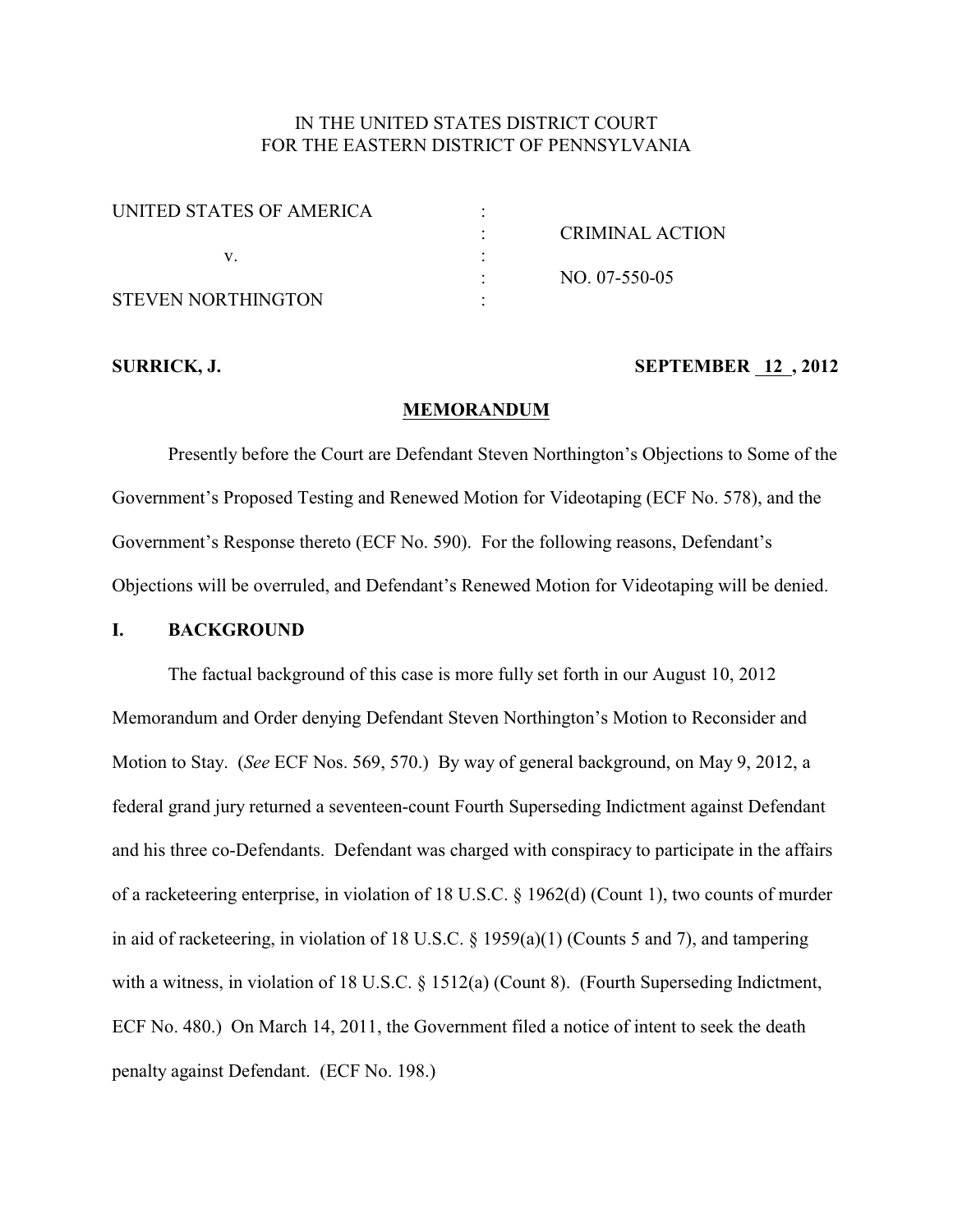On June 7, 2012, Defendant filed a notice pursuant to Rule 12.2(b) of the Federal Rules

of Criminal Procedure. (Rule 12.2(b) Notice, ECF No.  $513$ .)<sup>1</sup> Shortly after filing the Rule 12.2(b) notice, defense counsel notified the Government that Defendant would be asserting a claim that he is ineligible for the death penalty on account of intellectual disability and requesting a pretrial hearing pursuant to *Atkins v. Virginia*, 536 U.S. 304 (2002).<sup>2</sup> Defendant's claim is based upon psychological tests administered to Defendant in October 2011 by experts hired by the defense team.<sup>3</sup> Pursuant to Court Order, Defendant provided expert reports to the Government on July 25, 2012. (*See* ECF No. 546.)

On July 25, 2012, an Order was entered directing that the United States Bureau of Prisons and the United States Marshals Service transport Defendant to the Medical Center for Federal

(*Id*. at ¶¶ 2, 5.)

<sup>2</sup> An *Atkins* hearing is an evidentiary hearing conducted in order to determine whether the defendant is intellectually disabled and therefore ineligible to receive the death penalty. *See Atkins*, 536 U.S. at 321 (holding that imposition of the death penalty against an intellectually disabled individual is unconstitutional); *see also United States v. Smith*, 790 F. Supp. 2d 482, 503 (E.D. La. 2011) ("The point of an *Atkins* hearing is to determine whether a person was mentally retarded at the time of the crime and therefore ineligible for the death penalty.").

<sup>3</sup> The Government was not notified about this testing prior to the testing taking place. In fact, the Government did not learn about this testing until June 2012. At that time, trial was scheduled to begin on September 10, 2012.

<sup>&</sup>lt;sup>1</sup> Defendant's 12.2(b) Notice states that "the defense may seek to introduce expert evidence relating to a mental condition of the Defendant bearing on the issue of punishment." (Rule 12.2(b) Notice ¶ 1.) The Notice further states that

Defendant "may offer testimony by one or more neuropsychologists, social psychologists and neuropsychiatrists . . . concerning cognitive and intellectual disabilities and brain damage and how these deficiencies combined with [his] social and institutional history to adversely affect his development and adjustment to living in his community and his reaction to and decision-making concerning the circumstances alleged in the Indictment . . . ."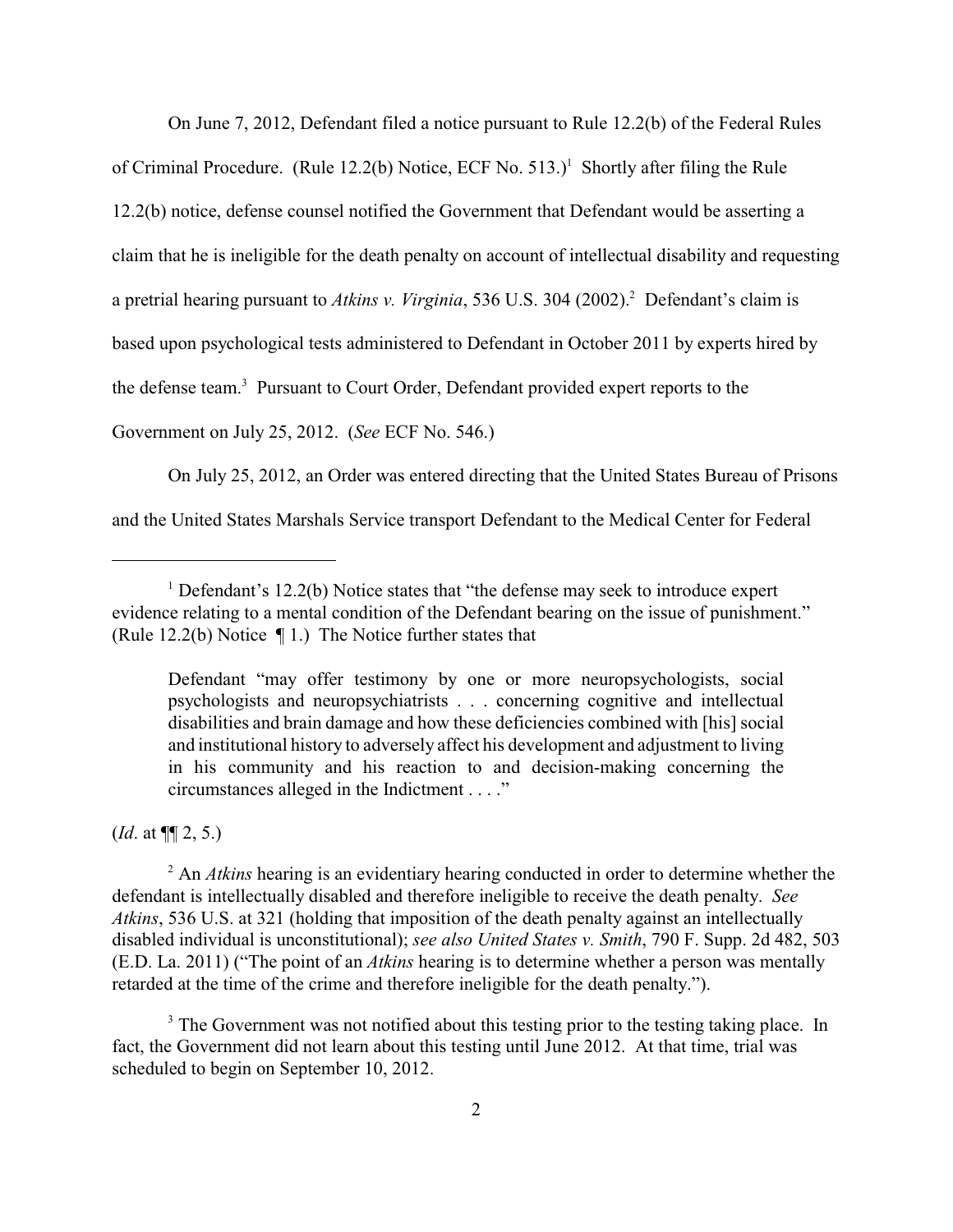Prisoners ("MCFP") in Springfield, Missouri for psychological testing. (ECF No. 552.) Defendant's transport to the MCFP was ordered in light of the approaching trial date to facilitate the Government's testing of Defendant in response to Defendant's *Atkins* claim. On July 30, 2012, Defendant filed a Motion to Reconsider Transfer. (ECF No. 555.) Defendant raised concerns about Defendant's transfer to the MCFP, among which was the concern that there was no order governing the scope and parameters of the Government's testing. (*See Id*.) On July 31, 2012, a conference was held with counsel for the Government and counsel for all Defendants.<sup>4</sup> After the conference with counsel for all Defendants, a conference with just the Government and Northington's attorneys was held. Defense counsel again expressed concerns about the Transport Order, the scope of the testing that would be administered to Defendant, and the fact that the Government would be permitted twenty-four hour observation and monitoring of Defendant. Defense counsel also requested that the Government's testing of Defendant be videotaped. The Government advised that it would provide a list of the tests that would be administered to Defendant.

On August 1, 2012, counsel for Northington filed a Notice of Appeal of the July 25, 2012 Order transferring Defendant to the MCFP. (ECF No. 558.)<sup>5</sup> On August 2, 2012, Defendant filed a Motion To Stay the Transport Order. (ECF No. 562.) On August 10, 2012, we entered a

<sup>&</sup>lt;sup>4</sup> The purpose of the conference was to discuss scheduling in light of developments related to Defendant Northington's *Atkins* claim. As a result of that conference, an Order was entered rescheduling the trial for January 7, 2013 with *voir dire* of prospective jurors beginning on November 5, 2012. (ECF No. 560.) An *Atkins* hearing was scheduled for October 15, 2012.

 $5$  The Notice of Appeal was docketed at Case No. 12-3186 (3d Cir.). On August 21, 2012, the Third Circuit entered an Order granting the Government's motion to dismiss the appeal and dismissing the appeal for lack of appellate jurisdiction. (*See* ECF No. 589).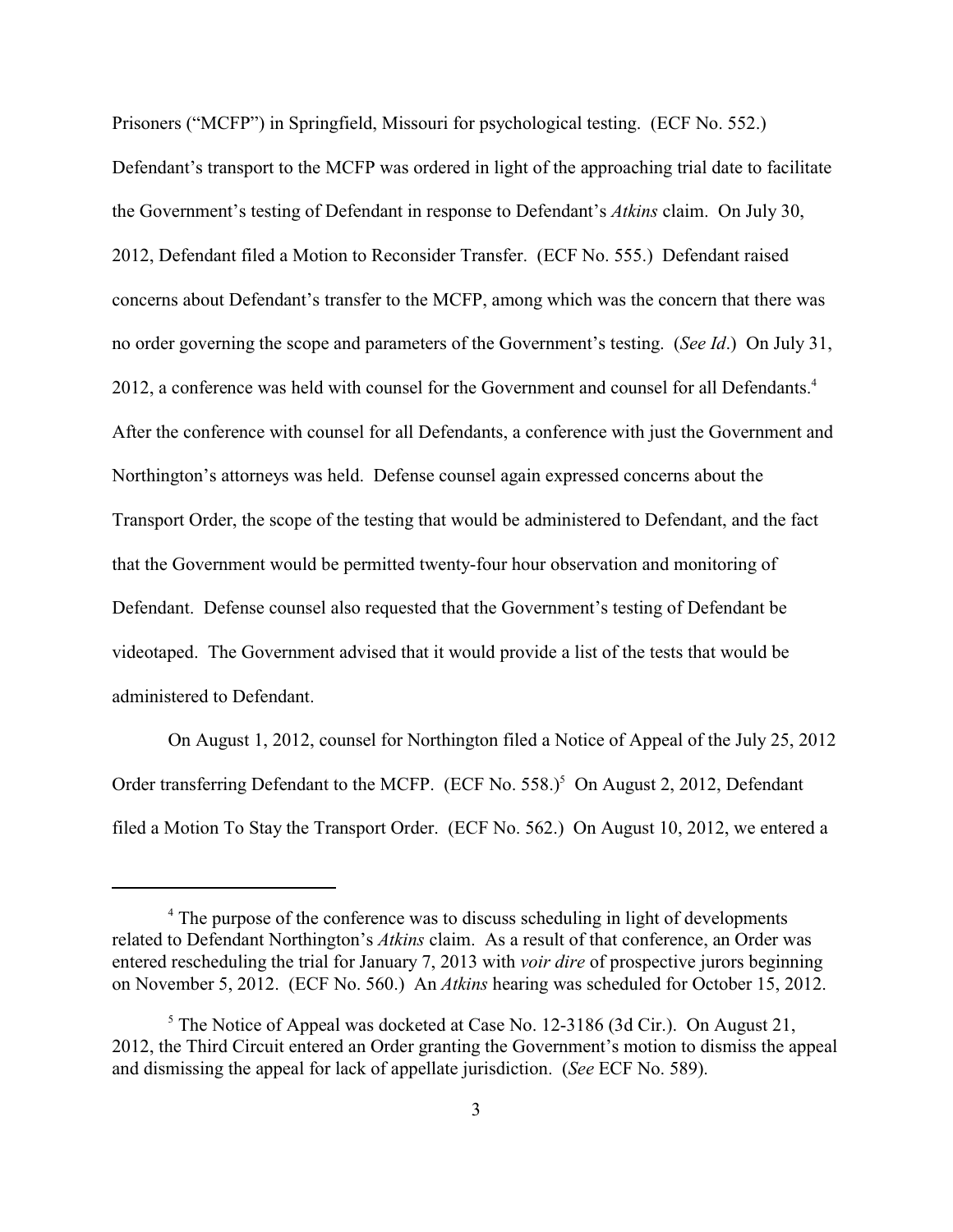Memorandum and Order denying Defendant's Motion to Reconsider and Motion to Stay. (ECF Nos. 569, 570.) The August 10 Order required the Government to immediately disclose the names of the tests that its experts would be administering to Defendant at the MCFP, and permitted Defendant to file objections to a test or tests within five (5) days. (ECF No. 570.) The Order further stated that any test to which Defendant objects shall not be administered until the objection has been ruled upon, and that counsel for Defendant shall not discuss with Defendant the names or nature of the tests disclosed by the Government.  $(Id.)^6$ 

By letter dated August 21, 2012, the Government notified the Court and defense counsel

that the following tests would be administered to Defendant by the Government's experts:

Wechsler Intelligence Scale, 4th Edition Woodcock-Johnson Tests of Achievement, 3rd Edition Trail Making Test, Parts A & B Digit Vigilance Test Booklet Category Test Finger Tapping Test Grip Strength Test Grooved Pegboard Test Story Memory Test California Verbal Learning Test Figure Memory Test Sensory Perceptual Examination Rey Complex Figure Copy Boston Naming Test Controlled Oral Word Association Test Test of Variables of Attention 8 Wisconsin Card Sorting Test Minnesota Multiphasic Personality Inventory, 2nd Edition Adaptive Behavior Assessment System, 2nd Edition Performance Validity Measures ("malingering tests")

(Gov't's Aug. 21, 2012 Letter (on file with Court); *see also* Gov't's Resp. 2-3, ECF No. 590.)

 $6$  The August 10 Order further states that Defendant's testing shall last no longer than fifteen (15) days, unless testing is delayed by reason of Defendant filing objections.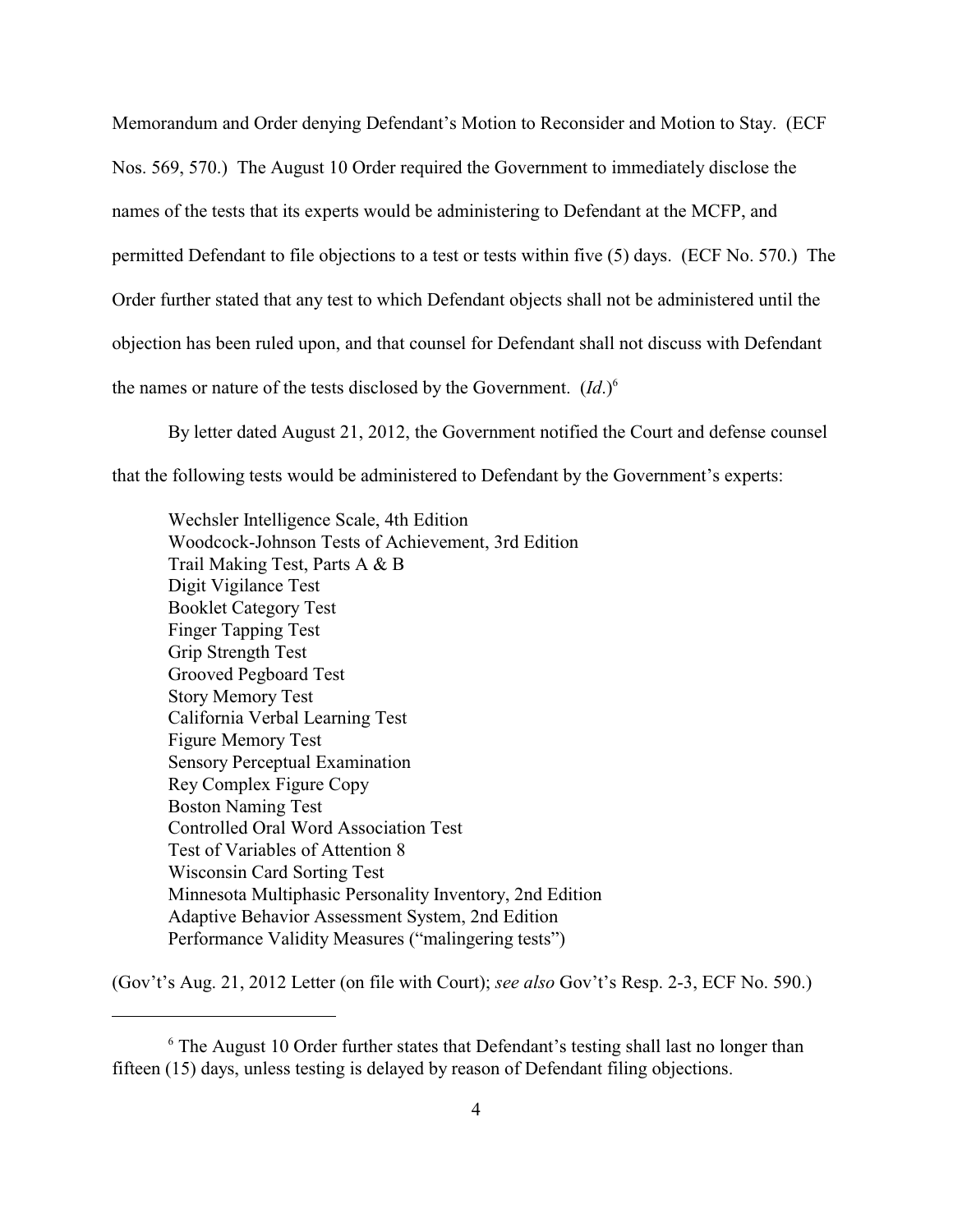The Government advised that it "does not intend to provide defense counsel with the names of the specific performance validity or 'malingering' tests, before those tests are administered, as that would place at risk the entire testing process." (Gov't's Aug. 21 Letter 2.)

On August 27, 2012, Defendant filed the instant Objections. (Def.'s Objns, ECF No. 578.) Defendant objects to two of the tests disclosed by the Government, raises objections to other aspects of the testing procedure, and requests that the examination be videotaped. (*Id.*) On September 6, 2012, the Government filed a Response. (Gov't's Resp.)

#### **II. DISCUSSION**

#### **A. Defendant's Objections to Government Testing**

Defendant raises the following objections to the Government's proposed examination of Defendant at the MCFP. Defendant objects to two of the tests that the Government intends to administer: the Minnesota Multiphasic Personality Inventory-II (MMPI-II), and the Adaptive Behavior Assessment System-Second Edition (ABAS-II). Defendant also argues that the Government failed to abide by the Court's August 10 Order by failing to disclose the names of specific malingering tests its experts intend to administer. In addition, Defendant "preemptively objects" to "recording observations of [Defendant] in the prison environment, but outside of the testing-taking process" and to questioning Defendant about the offenses with which he is charged.

# *1. Tests proposed by the Government*

Before determining whether the MMPI-II and ABAS-II are proper tests for the Government's experts to administer, a determination on what constitutes intellectual disability is appropriate. In *Atkins*, the Supreme Court recognized two sources for the definition of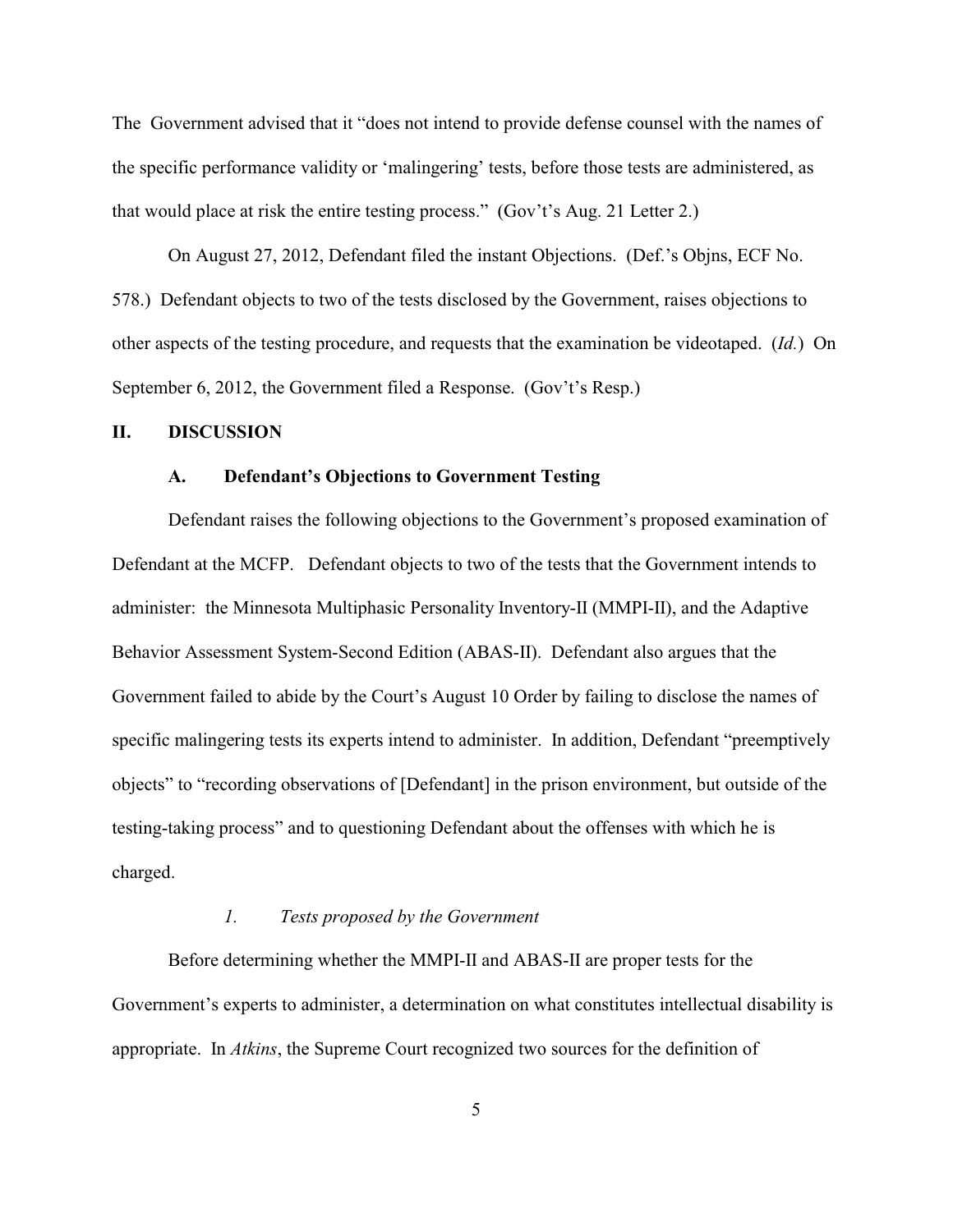intellectual disability: the American Association on Mental Retardation ("AAMR"), now known as the American Association on Intellectual and Developmental Disabilities ("AAIDD"), and the American Psychiatric Association ("APA"). 536 U.S. at 309 n.3. The AAIDD defines intellectual disability as:

a disability characterized by significant limitations both in intellectual functioning and in adaptive behavior, which covers many everyday social and practical skills. This disability originates before the age of 18.

AAIDD Definition of Intellectual Disability, http://www.aamr.org/content\_100.cfm?navID=21 (last visited Sept. 9, 2012).<sup>7</sup> The APA definition of "mental retardation" is contained in the Diagnostic and Statistical Manual of Mental Disorders, Fourth Edition Text Revision (2000) ("DSM-IV-TR"). *United States v. Hardy*, 762 F. Supp. 2d 849, 852 (E.D. La. 2010). The definition provides, in relevant part, that a diagnosis of intellectual disability requires:

- A. Significantly subaverage intellectual functioning: an IQ of approximately 70 or below on an individually administered IQ test (for infants, a clinical judgment of significantly subaverage intellectual functioning).
- B. Concurrent deficits or impairments in present adaptive functioning (i.e., the person's effectiveness in meeting the standards expected for his or her age by his or her cultural group) in at least two of the following areas: communication, self-care, home living, social/interpersonal skills, use of community resources, self-direction, functional academic skills, work, leisure, health and safety.
- C. The onset is before age 18 years of age.

*Id.* at 852-53 (quoting DSM-IV-TR at 49). The definitions contained in the DSM-IV-TR and the

AAIDD Manual are essentially the same. Putting the definitions together, a diagnosis of

<sup>&</sup>lt;sup>7</sup> AAIDD's definition of intellectual disability comes from its most recent edition of its manual entitled "Intellectual Disability: Definition, Classification, and Systems of Supports (11th Edition)."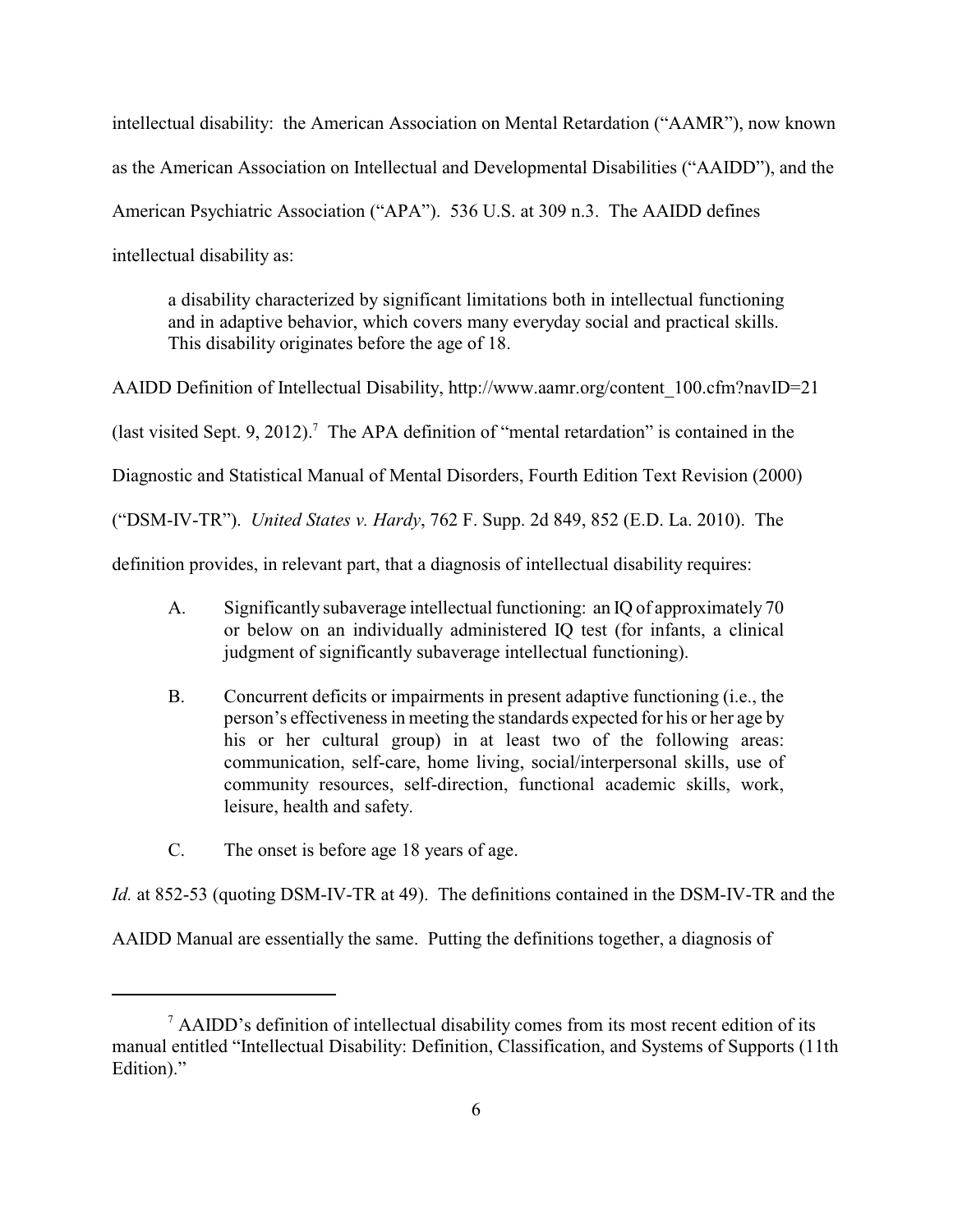intellectual disability requires (1) significantly subaverage intellectual functioning, (2) the presence of significant limitations in adaptive functioning, and (3) onset before the age of 18. The parties do not dispute this definition. (*See* Def.'s Objns 6-7; Gov't's Resp. 5.) Defendant has the burden of establishing that he is intellectually disabled by a preponderance of the evidence. *Smith*, 790 F. Supp. 2d at 484; *United States v. Sablan*, 461 F. Supp. 2d 1239, 1243 (D. Colo. 2006).

The MMPI-II is a test widely utilized by clinicians to help identify psychopathy in adults. *See* Pearson, Inc., http://www.pearsonassessments.com/tests/mmpi\_2.htm (last visited Sept. 10, 2012). The MMPI-II assists mental health professionals in diagnosing mental disorders and in identifying appropriate treatment modalities. *Id*. The test requires an approximate fifth grade reading level. *Id*.

Defendant argues that the MMPI-II is not an appropriate test for measuring intellectual disability because it "assesses an individual's personality traits" as opposed to "intelligence, academic achievement, cognitive functioning, learning and memory, motor functioning, or other brain dysfunction and impairments." (Def.'s Objns 10.) Defendant also argues that the test requires a higher reading level than possessed by Defendant, and raises concerns about the length of time it would take for him to complete the test. (*Id*. at 12.) Finally, Defendant argues that administering the test implicates his Fifth Amendment rights. (*Id*. at 13-14.) The Government argues that the MMPI-II is a test of emotional functioning, and that "impairments of, or limitations to, emotional functioning can interfere with intellectual functioning in the testing process." (Gov't's Resp. 4.) Thus, the Government believes that the MMPI-II is an important test to administer because emotional functioning might affect testing for intellectual disability.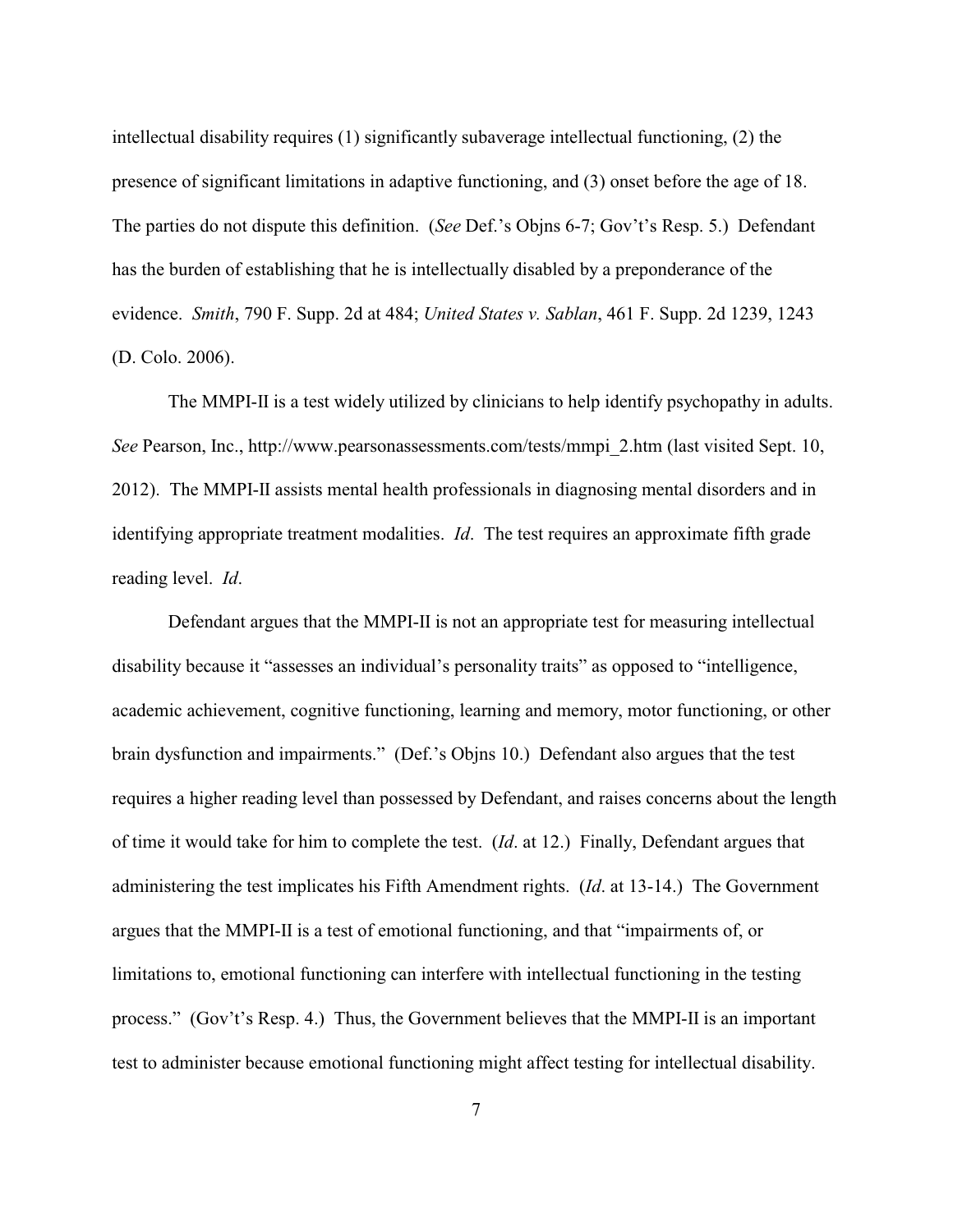The Government's experts believe that the MMPI-II is a useful tool in the diagnostic process. This Court is not in a position to second guess the judgment of the experts in conducting a broad-based assessment of intellectual disability at this juncture. Moreover, the Government has advised that malingering is a concern based on prior testing of Defendant. (*See* Gov't's Aug. 21, 2012 Letter 2 (stating that Northington has been found to have malingered on at least three prior occasions).) Courts have recognized that the MMPI-II is a test that is sometimes utilized to assess malingering. *See, e.g.*, *Wiley v. Epps*, 625 F.3d 199, 206 (5th Cir. 2010) (noting that Mississippi requires a defendant asserting an *Atkins* claim to take the MMPI-II for an assessment of malingering); *Wedge v. Astrue*, 624 F. Supp. 2d 1127, 1131-32 (C.D. Cal. 2008).

Addressing Defendant's other objections to the MMPI-II, we are not persuaded that a 567-question, true/false test, which is predicted to take sixty to ninety minutes to complete is unnecessarily burdensome on Defendant. Defendant's Fifth Amendment argument is equally unavailing. Defendant's right against self-incrimination is not implicated by his taking the MMPI-II. To the extent that Defendant believes that evidence sought to be introduced at the *Atkins* hearing exceeds the scope of his Fifth Amendment waiver, he may raise an objection at that time. Finally, with respect to Defendant's argument that the reliability of the MMPI-II is compromised in light of the fact that it requires a fifth grade reading level and that Defendant's expert found Defendant to possess a reading level of grade 4.1, we are not convinced that this compels the sustaining of Defendant's objection. If after hearing evidence from defense experts and Government experts regarding Defendant's reading level, the Court determines that Defendant's reading level is in fact below that which is required for the MMPI-II, then any results derived from, or conclusions based upon, the MMPI-II will not be considered by the Court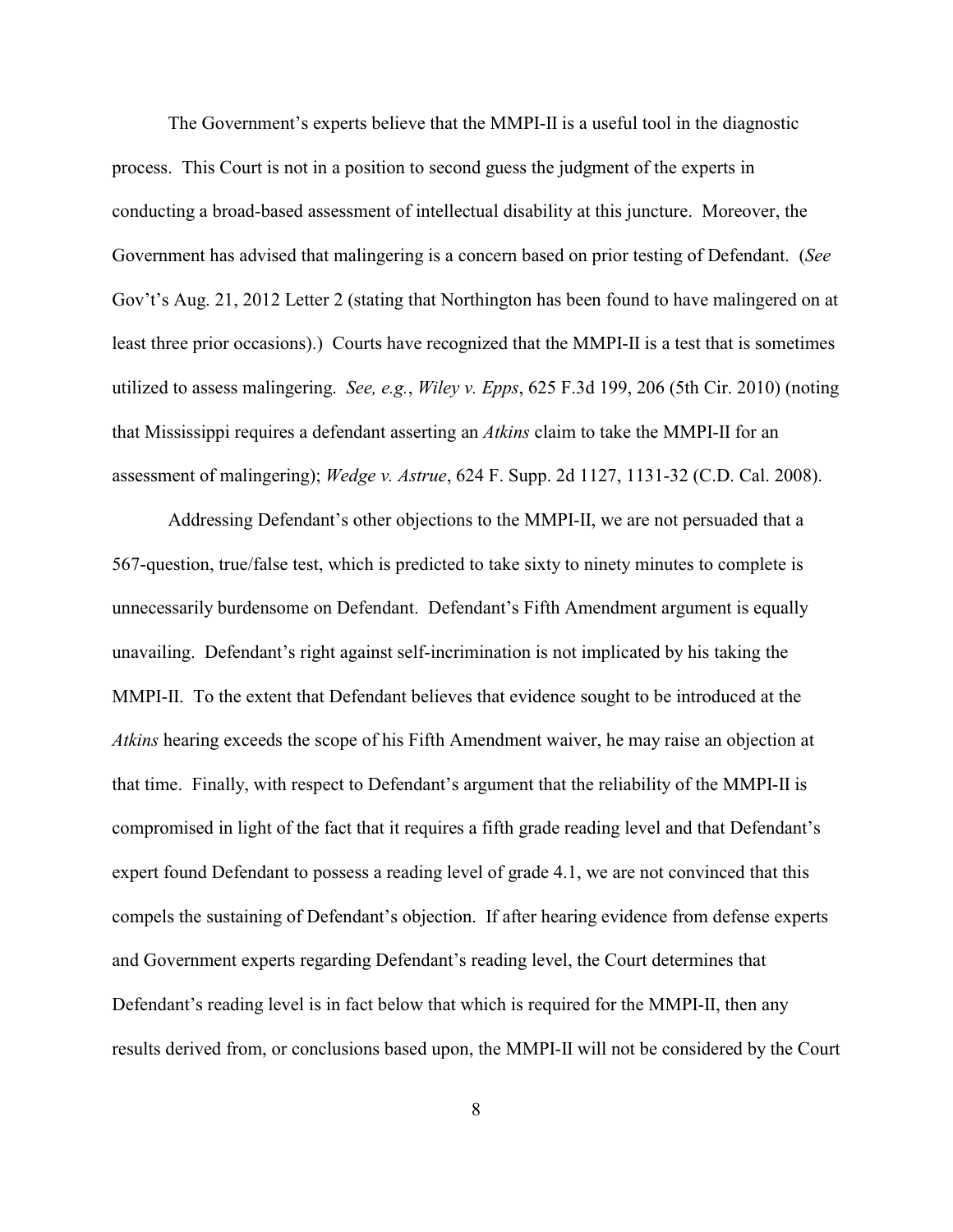in determining whether Defendant is intellectually disabled. Accordingly, Defendant's objection to the MMPI-II is overruled.

Defendant also objects to the Government's experts being permitted to administer the ABAS-II. The ABAS-II is a test that assesses cognitive and developmental disabilities with adaptive behavior rating scales.<sup>8</sup> It assesses specific adaptive skills areas specified in the DSM-IV-TR: communication; self-care; home living; social/interpersonal skills; use of community resources; self-direction; functional academic skills; work; leisure; and health and safety. Defendant advises that he does not object to the test being administered to third party informants who know Defendant well. Rather, Defendant objects to the test being administered to himself, arguing that adaptive deficit testing should generally only be administered to third party informants. (Def.'s Objns 9.) The Government contends that, although the standards set forth by the APA and the AAIDD caution against relying solely on information obtained by the test subject regarding adaptive functioning, they do not preclude use of this information. (Gov't's Resp. 5.)

The ABAS-II assesses certain adaptive functioning skills that directly correlate with the definition of intellectual disability. Administering the ABAS-II to Defendant is therefore appropriate. The ABAS-II is often administered to defendants raising *Atkins* claims. *See e.g.*, *Ortiz v. United States*, 664 F.3d 1151, 1159 (8th Cir. 2011); *Wiley*, 625 F.3d at 216; *United States v. Davis*, 611 F. Supp. 2d 472, 493 (D. Md. 2009). Even if the ABAS-II results from Defendant are not as reliable as the results obtained from his informants, "it [is] a much greater

*See* Pearson, Inc., http://www.pearsonassessments.com/HAIWEB/Cultures/en-us/ <sup>8</sup> Productdetail.htm?Pid=015-8004-507 (last visited Sept. 10, 2012).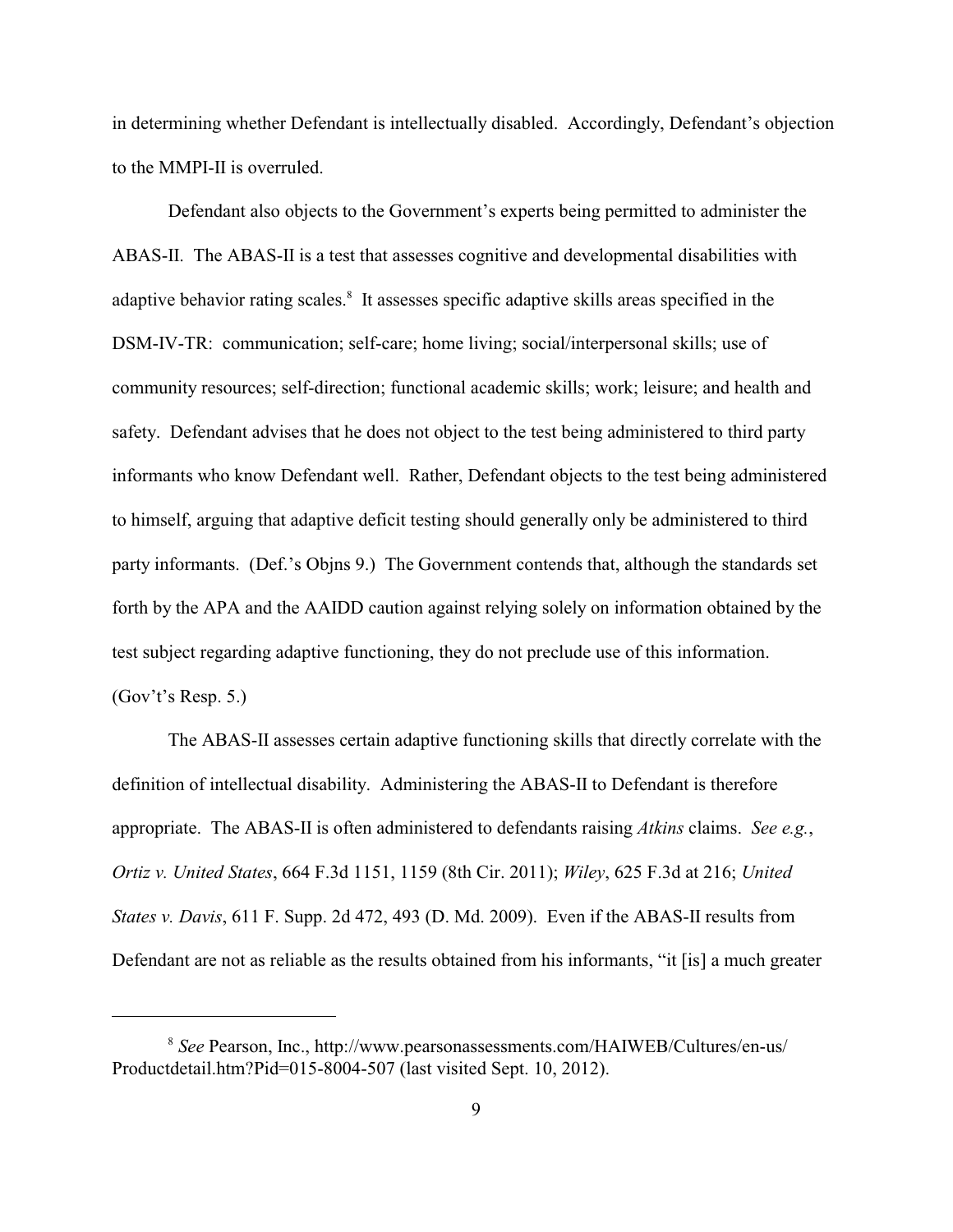assistance to the Court to have the data, and allow experts to argue what weight should be given to that data, than to not have the data at all." *Davis*, 611 F. Supp. 2d at 493. Accordingly, Defendant's objection is overruled.

We will permit the Government's experts to administer the MMPI-II and the ABAS-II. However, this does not necessarily mean that expert testimony or conclusions based upon these tests will be admitted, considered, or accepted by the Court at the *Atkins* hearing. This Court "acts as a gatekeeper to ensure that any and all expert testimony or evidence is not only relevant, but also reliable." *Pineda v. Ford Motor Co.*, 520 F.3d 237, 243 (3d Cir. 2008) (internal quotation marks omitted). Moreover, the "'expert's testimony is admissible so long as the process or technique that the expert used in formulating the opinion is reliable.'" *Id.* at 244 (quoting *In re Paoli R.R. Yard PCB Litig*., 35 F.3d 717, 741-42 (3d Cir. 1994)). Before the Court will consider conclusions based upon these tests, the Court must first be satisfied, after hearing expert testimony, that the tests are reliable and generally accepted in diagnosing intellectual disability, and that they were administered properly. The Court will then consider the weight to be given to such testimony, if any.

### *2. Disclosure of Tests Related to Malingering*

The Government has disclosed a list of the specific tests that its experts plan to administer to Defendant. The Government has not disclosed the names of tests related to malingering. Defendant argues that the Government's failure to disclose specific names of malingering tests violates the Court's August 10 Order. We are satisfied that the Government need not at this time disclose the precise malingering tests it intends to administer. The Government has advised that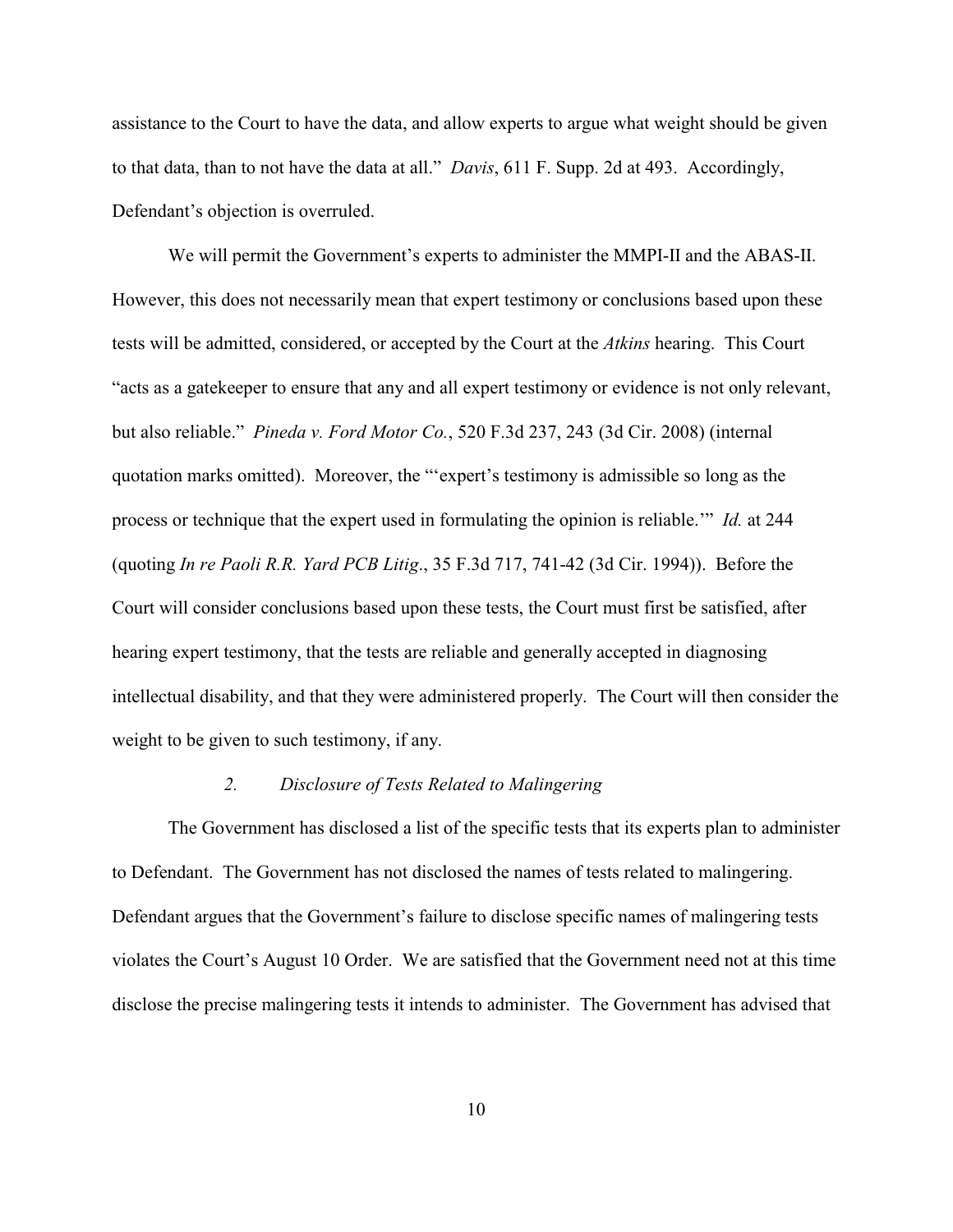Defendant has previously malingered on psychiatric testing on three different occasions.<sup>9</sup>

Therefore, administering tests that assess malingering is entirely reasonable. Moreover, defense counsel have failed to offer any reason why advance notice of the names of malingering tests is necessary to protect Defendant's rights. At this late date, we will not require the Government to disclose the specific malingering tests prior to administering those tests. However, we direct the Government to give notice to defense counsel when testing has been completed, and to provide to defense counsel the names of the malingering tests administered to Defendant. Defense counsel may raise objections, if any, at the time of the *Atkins* hearing. The Court will sit as the fact-finder on the question of Defendant's claim of intellectual disability at the *Atkins* hearing, *see United States v. Nelson*, 419 F. Supp. 2d 891, 893 (E.D. La. 2006), and may disregard results of malingering tests if determined to be unreliable.

# *3. Observation of Defendant*

Defendant objects to the Government being permitted to observe Defendant while Defendant is housed at the MCFP. Defendant argues that how he functions in a prison setting is not relevant to a determination of intellectual disability. The Government argues that observation of Defendant is an essential component to a broad-based assessment of his intellectual functioning. As other courts have observed, we are not in the position to know what specific types of testing methods are appropriate in order to gain a comprehensive understanding of Defendant's intellectual abilities. This is precisely why experts are retained when a defendant seeks to introduce evidence of a mental condition. Experts are uniquely equipped to determine

<sup>&</sup>lt;sup>9</sup> We note that, in this case, Dr. Pogos Voskanian's report indicated that Defendant was attempting to manipulate the test results in his competency evaluation.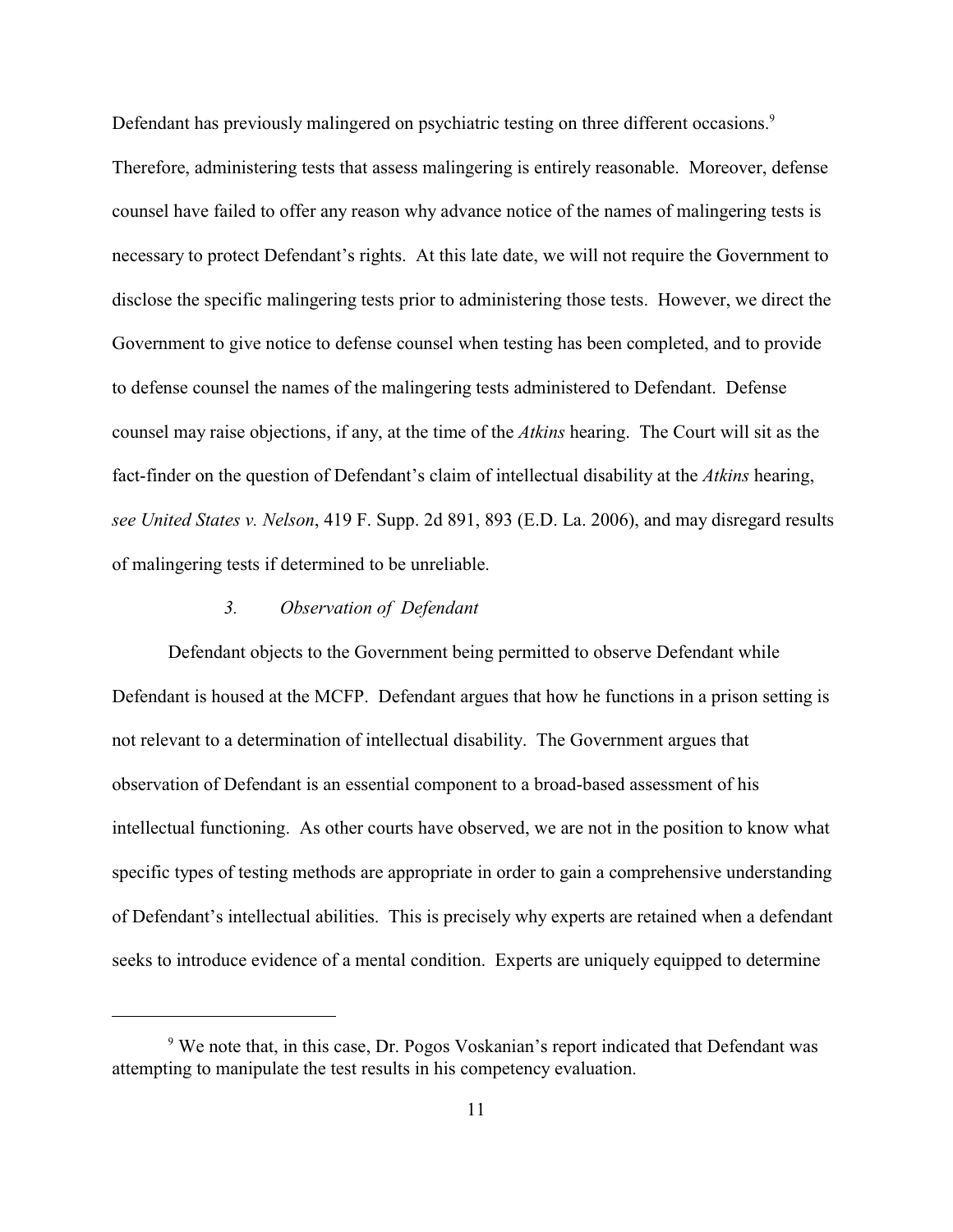what kinds of testing procedures are appropriate in order to assess intellectual disability. *See United States v. Hardy*, 644 F. Supp. 2d 749, 751 (E.D. La. 2008) ("The Court is simply not in a position to know what lines of inquiry are appropriate from the standpoint of the experts" who are performing an examination in response to an *Atkins* claim). If the Court determines, based upon credible expert testimony, that observing Defendant in a prison setting is not a reliable assessment of adaptive behavior for purposes of diagnosing intellectual disability, the Court will give limited weight to, or even exclude, any conclusions based upon such observations. *See, e.g.*, *Hardy*, 762 F. Supp. 2d at 899 (giving limited weight to expert's opinion on adaptive behavior because it was based, in part, on observing Defendant's functioning within a prison setting).

### *4. Questions Regarding Commission of the Crimes*

Defendant objects to any questioning by Government experts concerning the circumstances surrounding the alleged commission of the crimes charged against him. The Government states that its experts will not question Defendant about the charged crimes. In any event, Rule  $12.2(c)(4)$  protects against the use of incriminating statements, to the extent that they were elicited from Defendant. *See* Fed. R. Crim. P. 12.2(c)(4) ("No statement made by a defendant in the course of any examination conducted under this rule . . . no testimony by the expert based on the statement, and no other fruits of the statement may be admitted into evidence against the defendant in any criminal proceeding except on an issue regarding mental condition.").

# **B. Renewed Motion for Videotaping of Government Testing**

Defendant also requests that the Government's examination of Defendant be videotaped. The Government strongly opposes the request and advises that its experts believe that it would be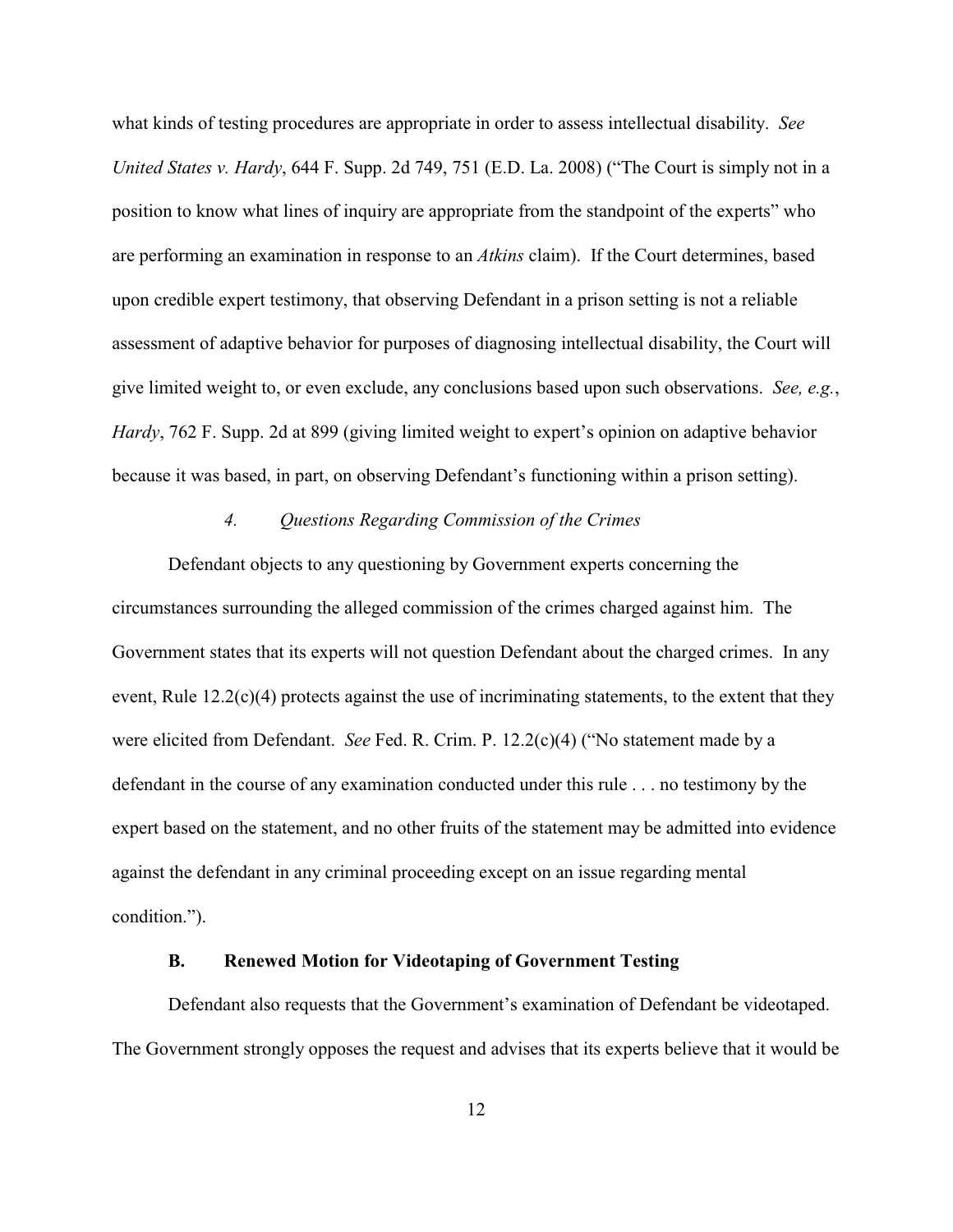"detrimental to the integrity of the testing process." (Gov't's Resp. 7.) The Government's experts also state that videotaping the examination inhibits both the testing subject and the doctor administering the test, resulting in a "great potential to adversely affect the validity of the testing results." (*Id*. at 8.)

It is within the Court's discretion to order that a mental health examination be videotaped. *United States v. Sampson*, 335 F. Supp. 2d 166, 247-48 (D. Mass. 2004); Fed. R. Civ. P.  $12.2(c)(1)(B)$  (stating that the "court may . . . order the defendant to be examined under procedures ordered by the court"); Fed. R. Crim. P. 12.2(b) advisory committee note ("The [2002] amendment leaves to the court the determination of what procedures should be used for a court-ordered examination on the defendant's mental condition."). Except for citing other cases where courts have permitted the videotaping of a psychological examination, Defendant offers no compelling reason to justify videotaping the Government's examination. It is true that some courts have permitted videotaping of a psychological examination. *See, e.g.*, *United States v. Fell*, 372 F. Supp. 2d 753, 761 (D. Vt. 2005); *Sampson*, 335 F. Supp. 2d at 247-48. Other courts, however, have not permitted videotaping. *See e.g.*, *Newman v. San Joaquin Delta Cmty. Coll. Dist.*, 272 F.R.D. 505, 514 (E.D. Cal. 2011); *see also Nelson v. United States*, No. 04-8005, 2010 U.S. Dist. LEXIS 48937, at \*8-9 (W.D. Mo. May 18, 2010) (denying Government's request to videotape the Government's examination of Defendant); *United States v. Edelin*, 134 F. Supp. 2d 45, 59 (D.D.C. 2001) (denying Government's request to videotape defense mental health examination).

We are satisfied that Defendant's constitutional rights will not be violated by denying his request to videotape the Government's examination. Defendant's Fifth Amendment rights are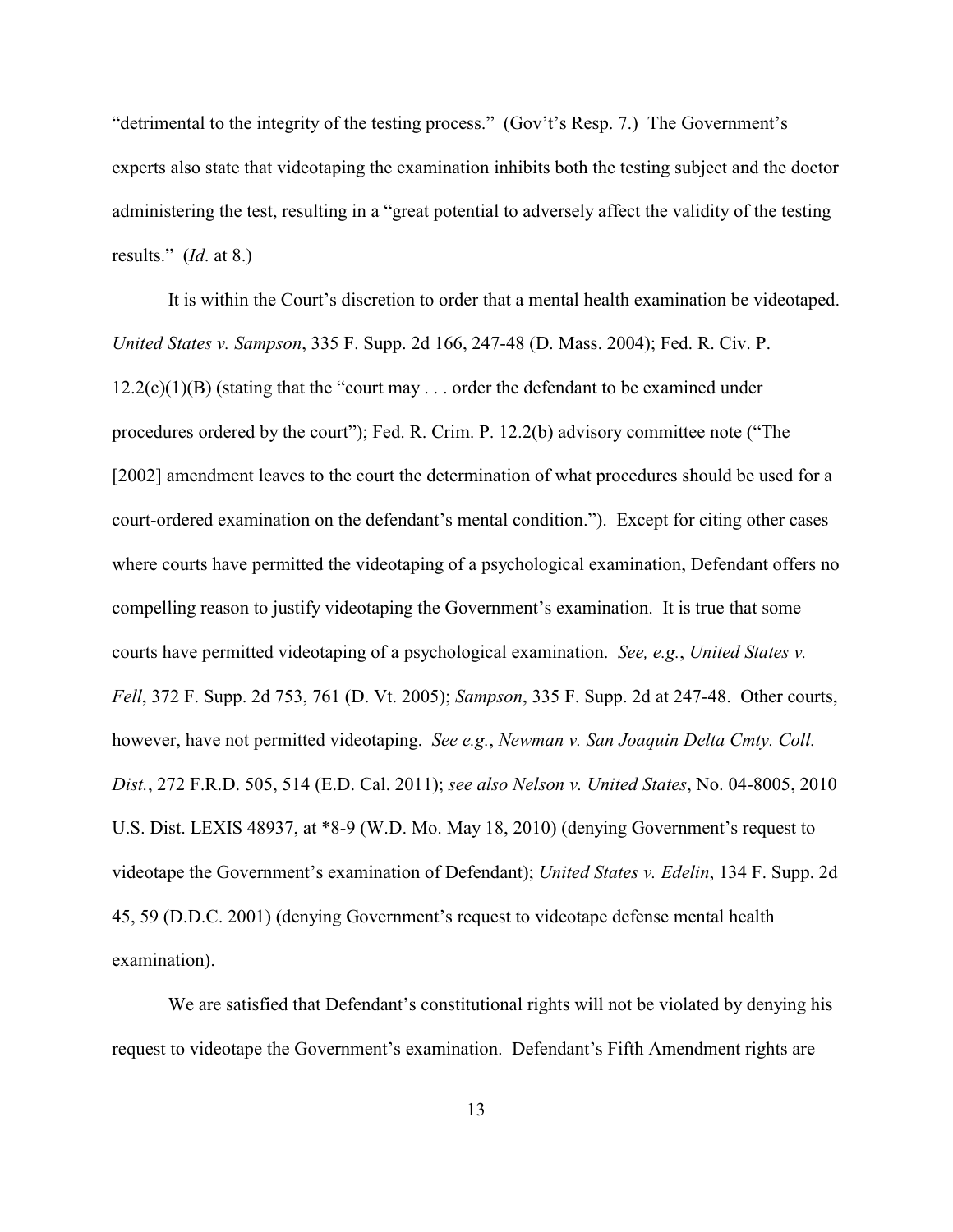adequately protected by Rule  $12.2(c)(4)$ , which precludes the use of any statement made by a defendant during the course of a mental health examination, except on an issue regarding defendant's mental condition. *See* Fed. R. Crim. P. 12.2(c)(4). With respect to Defendant's Sixth Amendment rights, the Supreme Court has held that a defendant's Sixth Amendment rights are not violated by the absence of defense counsel during a mental health evaluation where defendant's counsel had been informed of the "nature and scope" of the examination. *Buchanan v. Kentucky*, 483 U.S. 402, 424-25 (1987). Here, defense counsel have been informed of the nature and scope of the Government's examination in great detail, and have had the opportunity to discuss these details with Defendant.

Experts are better equipped to determine the optimal testing environment and the effects that certain aspects of that environment could have on the integrity of the examination. We agree with the Government's experts that videotaping is intrusive and could have detrimental effects on the testing process. Defendant's experts did not videotape their examination of Defendant. The Government's experts will not be required to videotape their examination. Defendant's Renewed Motion is denied.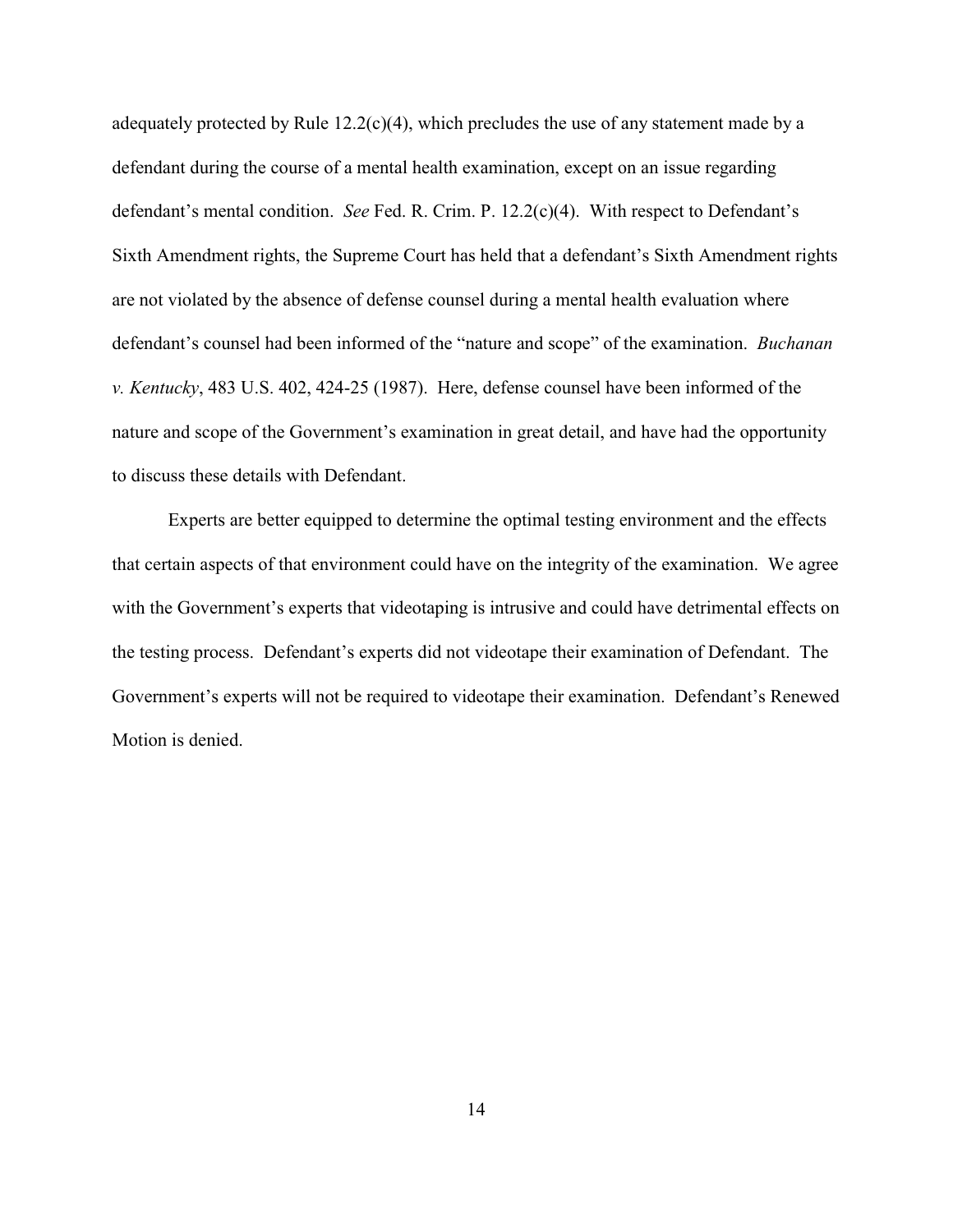# **III. CONCLUSION**

For the foregoing reasons, Defendant Steven Northington's Objections to Some of the Government's Proposed Testing are overruled, and Defendant's Renewed Motion for Videotaping is denied.

An appropriate Order will follow.

**BY THE COURT:**

 $CS/H$ 

**R. BARCLAY SURRICK, J.**

**\_\_\_\_\_\_\_\_\_\_\_\_\_\_\_\_\_\_\_\_\_\_\_\_\_\_\_**